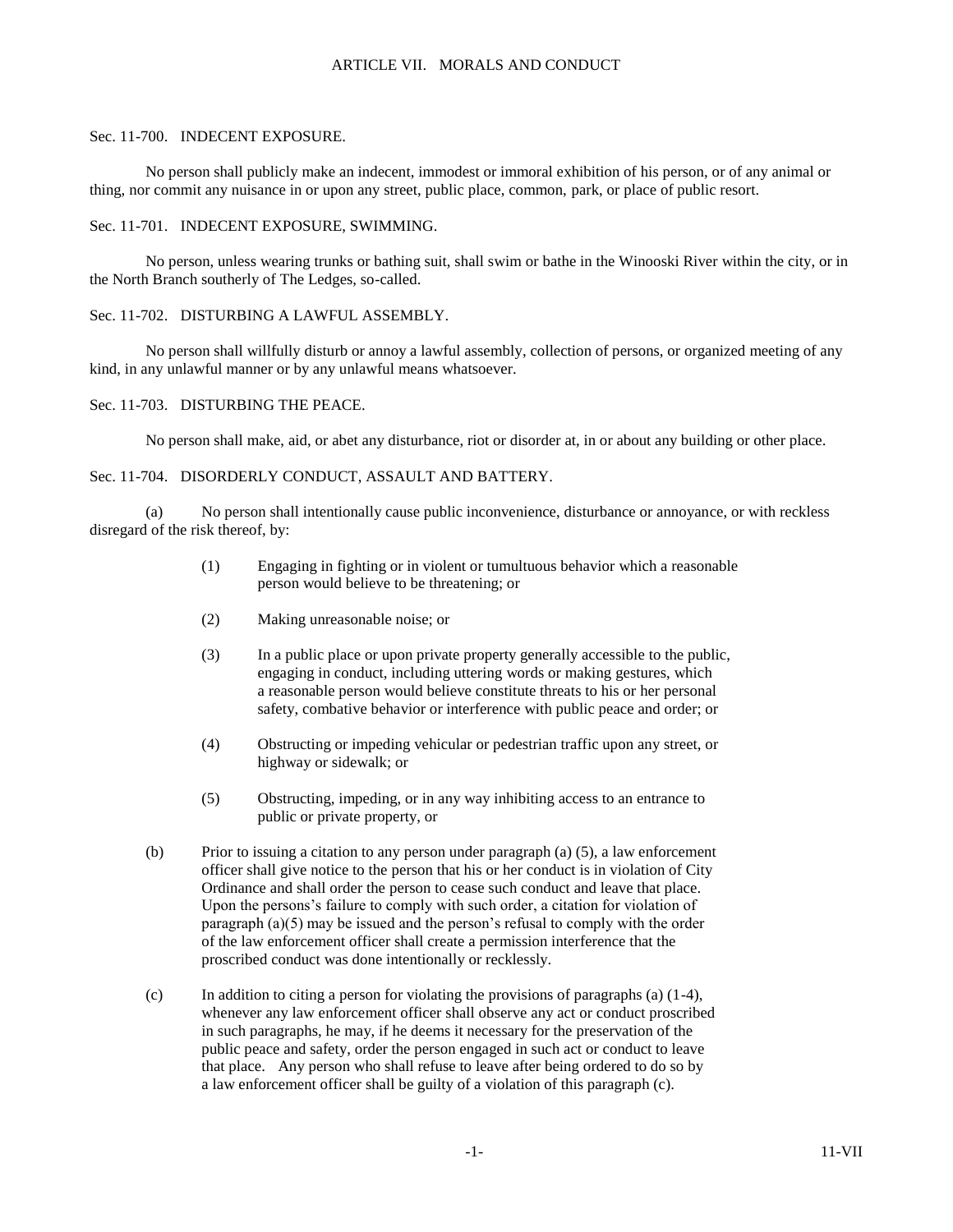### Sec. 11-705. DISORDERLY CONDUCT IN DWELLING.

No person shall suffer or permit any building or other place, owned or occupied by him, or part thereof, to be used, frequented or resorted to by riotous or disorderly persons, vagrants, amblers, or prostitutes, nor suffer or permit any boisterous, riotious or disorderly conduct therein or thereabout.

# Sec. 11-706. PROSTITUTION.

No female person shall be a prostitute, or shall ply the vocation of a prostitute, or shall subject her person to prostitution, in the city; and no male person shall associate with such female person for the purpose of prostitution.

### Sec. 11-707. HOUSE OF PROSTITUTION.

No person shall keep a house of prostitution, or suffer or permit prostitution in any building or other place, owned or occupied by him, or part thereof; or be an inmate of any house of prostitution or ill-fame, or in any manner contribute to the support or maintenance thereof; nor shall any person having control of any building or other place lease or rent the same, or part thereof, to any prostitute or other person to be kept or used, or knowingly suffer or permit the same or part thereof to be kept or used, as a house of ill-fame or for the purpose of prostitution.

## Sec. 11-708. BEGGING.

Ordinance Section 11-708 is hereby repealed.

## Sec. 11-709. LOITERING.

Ordinance Section 11-709 is hereby repealed.

## Sec. 11-710. PROJECTILES LIMITED TO PERMITTED PROPERTIES.

- (a) In addition to Sec. 11-500, projectiles shall not be projected to, from, over or through properties (including real property, personal property, and public streets, highways and sidewalks) unless the projector has permission from the owner or the owner's agent and resident thereof.
- (b) The term "projectile" shall include but is not limited to snowballs, balls, bean bags, stones, arrows, BB's or any other items that are projected by throwing, casting, spitting, kicking, or with the aid of a bow or sling shot.

Sec. 11-711. TRESPASS OR INJURY, PUBLIC PROPERTY.

It shall be unlawful for any person to trespass upon or injure or deface public buildings, squares, commons, cemeteries, fountains, statues, memorials or any other public property owned by or under the control of the City of Montpelier.

Sec. 11-712. TRESPASS, PRIVATE PROPERTY.

No person, without legal authority or the consent of a person in lawful possession, shall enter or remain on any land or in any place as to which notice against trespass is given by:

- (a) Actual communication by the person in lawful possession or his agent or by a law enforcement officer acting on behalf of such person or his agent; or
- (b) Signs or placards so designed and situated as to give reasonable notice.

### Sec. 11-713. URINATION AND DEFECATION IN STREETS.

No person shall urinate or defecate in any street, park or other public place except in facilities specifically provided for this purpose.